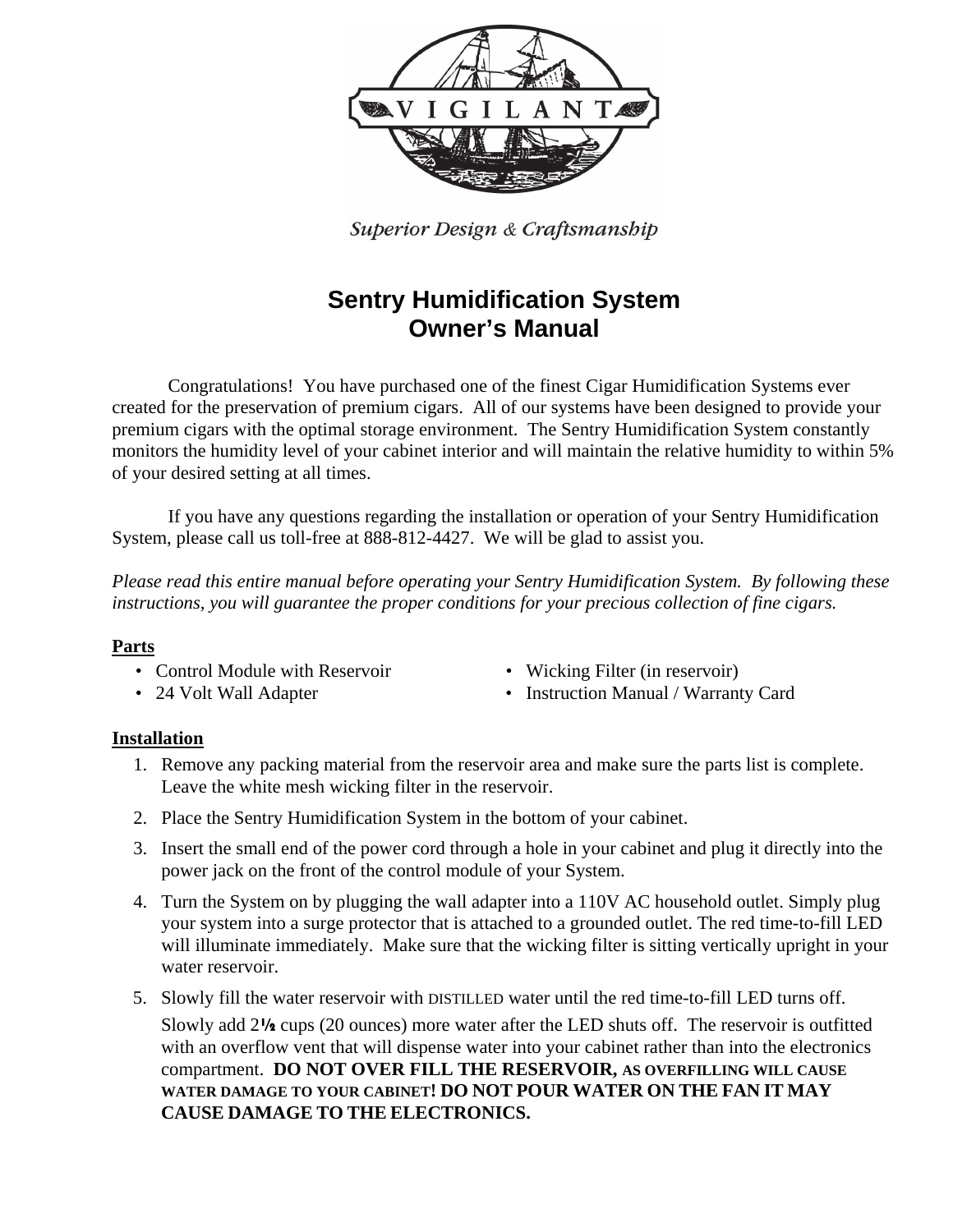### **Operating the Sentry Humidification System**

- 1. Allow the Sentry Humidification System to operate at the pre-set level for at least 24 hours before adding cigars to your cabinet. The initial digital reading will be much lower than 70%, but will rise upon starting the System.
- 2. The System will consume large quantities of water during the seasoning stage of 3 to 4 days. Therefore, it is important to keep the reservoir filled at all times.
- 3. The Sentry Humidification System requires that you adjust the humidity level in response to the independent LCD hygrometer. Close your cabinet's door and allow the system to run for several hours. When the fan stops running, the system has reached the set-point level and you should now note the humidity reading on your hygrometer.
- 4. It is recommended that you do not set the humidity level above 70%, as cigars stored at humidity levels higher than 72% can become soft and moldy.

# **Adjusting the Humidity Level Upward**

- 1. If the humidity reading on the hygrometer is below your desired level, slowly turn the Control Knob clockwise until the fan starts running and close the cabinet door.
- 2. Repeat this process every few hours until you have reached your desired level.
- 3. It may take more or less than 24 hours to reach and maintain your desired level, depending on the climatic conditions and configuration of your space.

# **Adjusting the Humidity Level Downward**

- 1. When the fan stops running and the reading on the hygrometer is above your desired level, slowly turn the Control Knob counter-clockwise 1/8 turn and close the cabinet door.
- 2. Repeat this process every few hours until your desired humidity level has been reached.
- 3. REMEMBER, IF YOUR SYSTEM HAS BEEN RUNNING AT A HIGHER LEVEL FOR AN EXTENDED PERIOD OF TIME, IT MAY TAKE UP TO 10 DAYS FOR THE HUMIDITY LEVEL IN YOUR CABINET TO DROP TO YOUR NEW SETTING.

# **Maintenance**

- 1. When the red LED indicator light is on, it is time to fill the distilled water reservoir. Frequency of filling will vary according to climatic conditions and the size of the humidified space (between 14 and 60 days).
- 2. Slowly fill the water reservoir with DISTILLED water until the red time-to-fill LED turns off.

Slowly add 2½ cups (20 ounces) more water after the LED shuts off. The reservoir is outfitted with an overflow vent that will dispense water into your cabinet rather than into the electronics compartment. **DO NOT OVER FILL THE RESERVOIR, AS OVERFILLING WILL CAUSE WATER DAMAGE TO YOUR CABINET! DO NOT POUR WATER ON FAN.**

- 3. Be certain to keep cigar boxes and other obstructions 4" clear of the air-circulating fan.
- 4. The reservoir and wicking filter should be cleaned every 90-120 days (See below).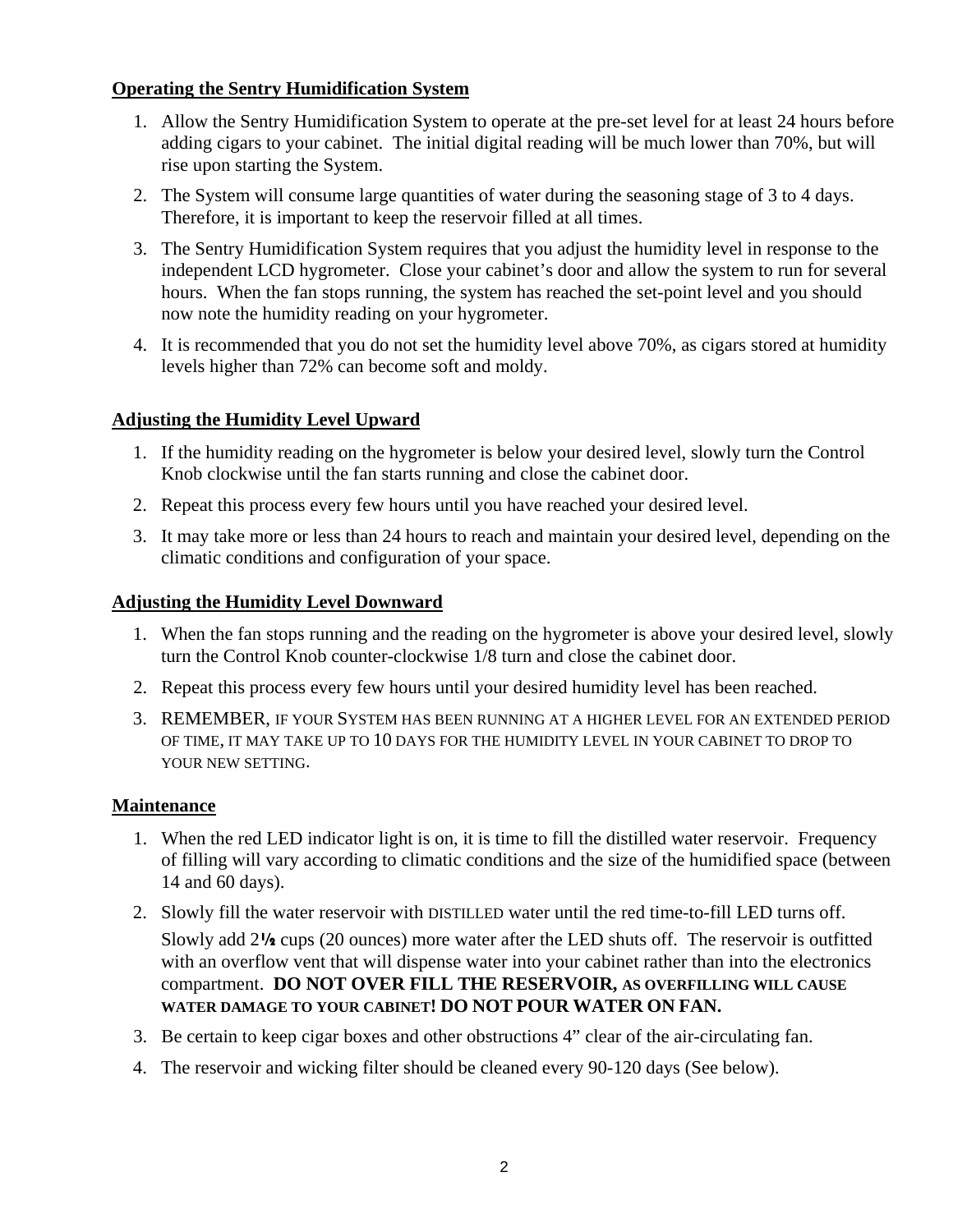# **Maintenance of the Reservoir and Wicking Filter**

- 1. When the red LED indicator light is on, it is time to fill the water reservoir. Frequency of filling will vary depending on climatic conditions and the size of your cabinet. As the reservoir and wick are constantly exposed to moisture and dirt collected from the circulating air, they must be cleaned periodically. We recommend that you inspect the reservoir and wick each time you add distilled water.
- 2. Unplug your system from its power outlet before you begin cleaning the reservoir and wick.
- 3. Simply remove the humidification system from your cabinet, being careful not to spill any water on your humidor.
	- a) If your system has a removable reservoir cover, remove it.
	- b) Take the wick(s) out of the reservoir.
- 4. Wipe the walls of the reservoir with a damp paper towel. Rinse the wicking filter thorough with soap and hot water. **Do not use bleach or other chemicals.**
- 5. Wring out the wick(s). If you notice that the wick did not wash clean, it should be replaced. Wicks should be changed every 120 days and can be ordered directly from Vigilant or by using the enclosed Accessories Order Form.
- 6. Insert a clean wick(s) vertically into the reservoir. If your system has a removable cover, replace it on top of the reservoir.
- 7. Fill the reservoir as previously instructed, making sure that you do not overfill. IMPORTANT DO NOT POUR WATER ON FAN.

#### **Answers to Trouble Shooting Questions**

#### *Cabinet appears not to maintain desired humidity level:*

- Turn the Control Knob clockwise 1/8 turn or until the fan starts and close the door. Wait ten minutes and check to see if the humidity level has risen. If it has, follow instructions above on "Adjusting Humidity Level Upward" until your desired level is reached.
- Check the seal of the door and drawers of your cabinet. The System may not be able to sustain adequate humidity levels in a cabinet that is not airtight or is too large for the Systems' capacity.
- Check the water level in the reservoir. If it is empty, fill the reservoir as previously instructed.
- Be certain that the fan and airflow port are clear of any obstructions which can impede air circulation.
- Verify that the wick is vertically positioned inside of the reservoir.

#### *Humidity reading is higher than desired:*

• Follow the instructions above for "Adjusting Humidity Level Downward".